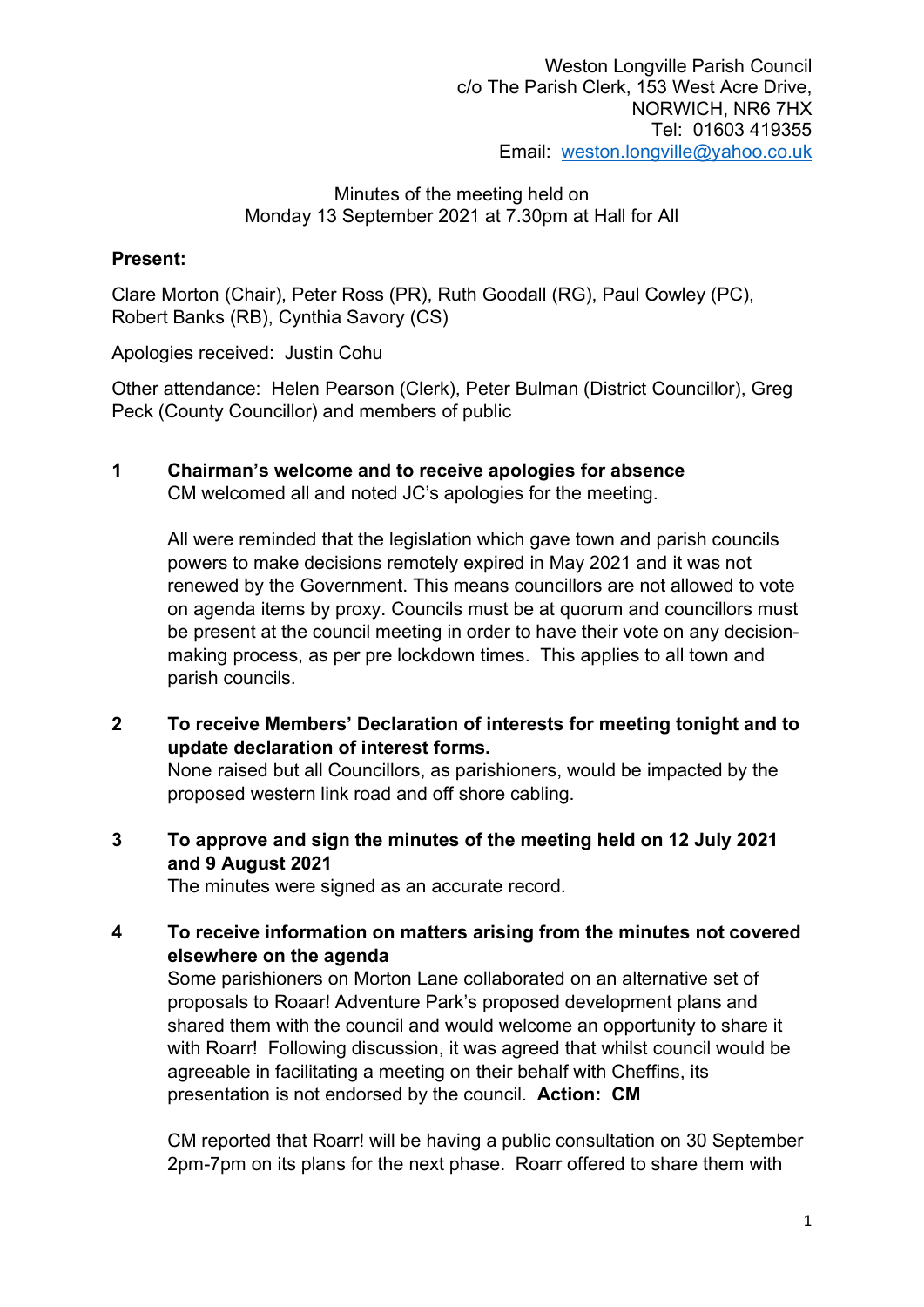WLPC beforehand, so it was agreed for CM to offer some dates for their presentation to the council. Action: CM

# 5 To co-opt new councillor

C Savory received the majority vote and was co-opted as councillor. She signed the Declaration Acceptance of Office form in the presence of the Clerk to partake as councillor for the rest of the meeting. She was also given the Members' Disclosure of Pecuniary and Other Interests form to complete and to return to clerk for submission to Broadland District Council. CM thanked the unsuccessful applicant for her interest and application.

# 6 To receive update on water for allotments

PC reported water is now available at the allotment and the road where the connection was made, has been made good. The parish council will receive an invoice for this work. Action: PC

CM gave an update on the easement and reported that the parish council does not have a copy of the Deeds for the allotment. As the easement is land to land document, the allotment needs to be registered. CM explained what this process entails, and possible costs involved. It was agreed for the CM, on behalf of the parish council, to attempt to register the land. PC offered his assistance should CM require it. Action: CM

It was agreed that the cost of installing water supply for the allotment should have been funded from the CIL monies, not from the Solar Fund. The total amount paid by the Solar Fund will be reimbursed by CIL. Action: Signatory councillor

# 7 To discuss / action offshore cabling projects

- 7.1 Hornsea Project Three Offshore Wind Farm There was no further update available.
- 7.2 Sheringham Shoal Extension Project (SEP) and Dudgeon Extension Project (DEP)

PC have an update on the virtual session on the Offshore Transmission Network Review (OTNR) held in July. The session provided an overview of the OTNR including scope and timeline, the National Grid and the fact that SEP and DEP are one of ONTR pathfinder projects. Traffic Management Plan is not available yet.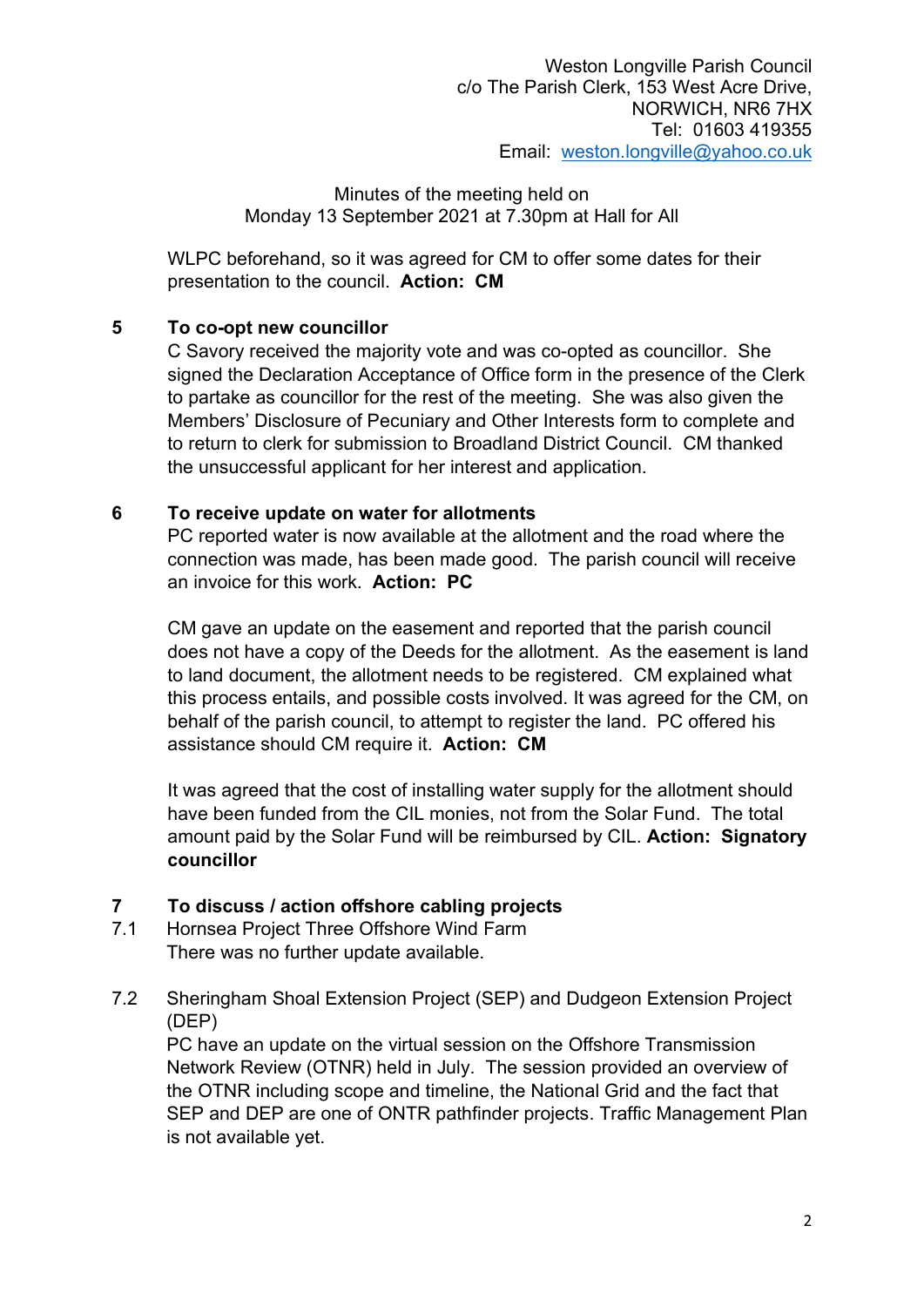PC advised that whilst WLPC is part of the parish council collective who are communicating with Equinor, he felt this group may start to be perceived as preventing progress. PC reminded all that the timescales are enormous and complex, the cable is inevitable as the government need it to meet their green commitments so it will be beneficial to keep Equinor on side, especially as the parish is directly impacted, to see what can be leveraged from them including location of the compound.

# 8 To discuss / action highway issues

- 8.1 To discuss the NNDR Western Link No update available since July
- 8.2 To discuss the A47 Dualling/A47 junction modification
- 8.3 A47 Development Consent Order

RG reported she had circulated the draft responses to all prior to the meeting and gave a summary of discussions held to date with various parties. The draft responses will be submitted on 14 September. PR commended RG for her dedication and excellent draft responses. RG reported that she has had no response from NCC to the council's request to present their traffic management proposals so she will follow this up. Action: RG

#### 8.4 Parish traffic and improvement plans

CM reported on the current speed data and noted that traffic volume has increased compared to 2019 baseline. Also it was observed that the higher the volume, the slower the speed.

She reminded all that the current NCC proposal on the table to mitigate the effects of the A47 dualling is for further traffic calming to occur at the south end of the village. However, it was agreed that this may not be best way forward for the parish.

PR added that the HGV route, even if quicker, may be perceived as a more dangerous route due to the cross roads, and that this perception may influence the model. It was questioned that the model will be self defeated if more vehicles use the HGV route which will make it slower and so pushed traffic back through the village. Another option is the possibility of road closures.

All agreed to wait for NCC and HE to present their proposals and use that opportunity to ask about traffic modelling questions. Cllr Peck offered to speak to NCC to chase up this meeting.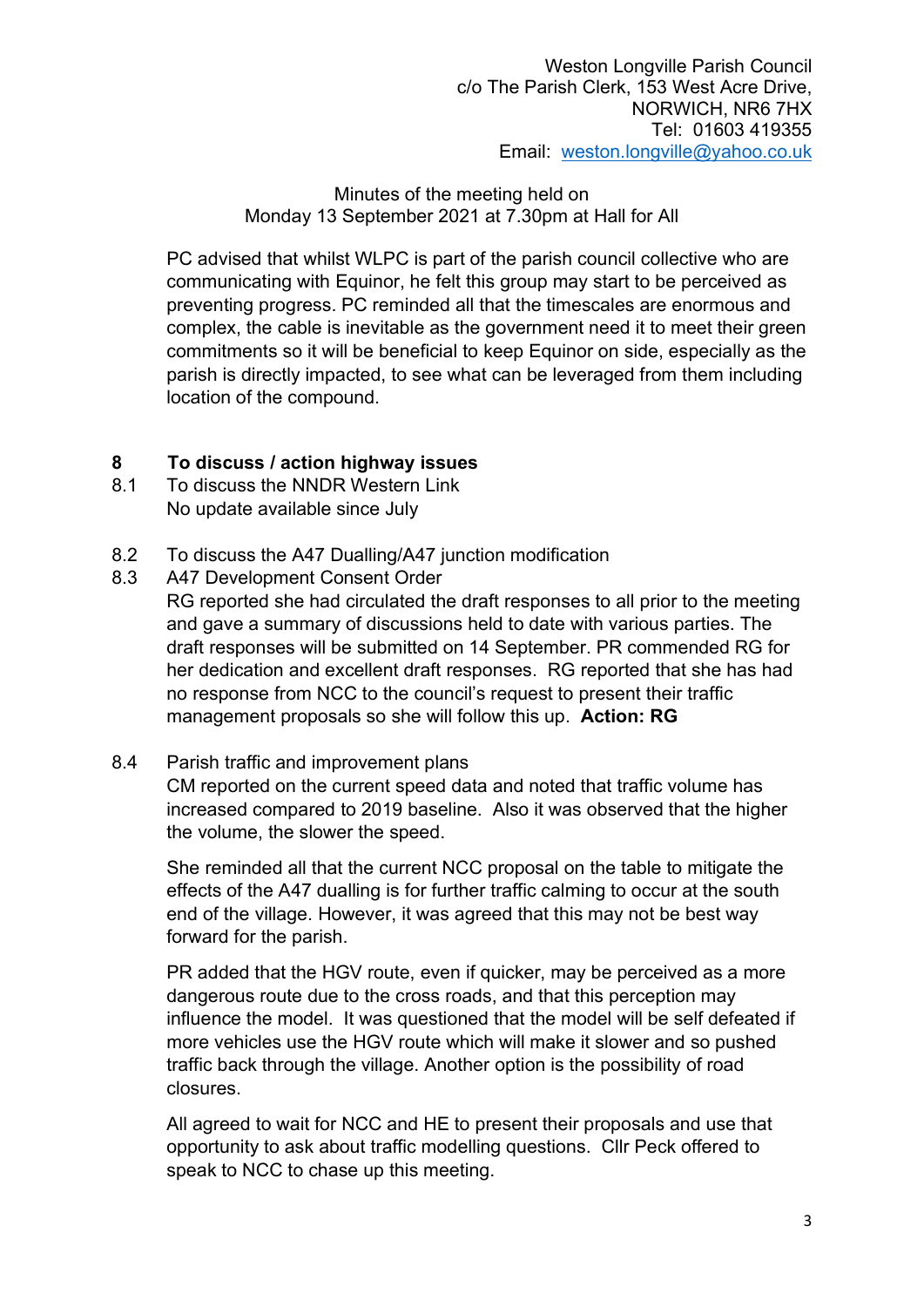# 9 To discuss / action issues on footpaths, trees and hedges

CM reported she has put an article in Wensum Diary for suggestions on areas to improve. PC said that funding is becoming available but unfortunately the parish has no land of its own to plant on. It was agreed useful to speak to landowners regarding gaps in hedges or hedgerows where they might want filling in.

It was reported that the footpath near Pump Farm can be cleared, and it would be good opportunity to get a working party of volunteers to address it. All were keen to make the footpath useable again.

It was agreed for bulbs to be purchased by WLPC to distribute to parishioners to plant in verges etc. Action: PC

# 10 To consider planning issues / applications

- 10.1 To consider the following planning applications
	- i) Dairy Farm PA 20211467 (Amendments take the form of 'Conversion of Detached Ancillary Residential Outbuilding into a One-Bedroom Single Storey Dwelling – Revised Proposal')

It was noted that the plans were still not available on the website. CM asked Clerk to contact BDC about this and request and extension of deadline. Action: Clerk

- 10.2 To consider planning applications received since distribution of the agenda None
- 10.3 The following planning responses sent since last meeting were ratified;
	- i) Roarr! Dinosaur Adventure PA 20211198 comments submitted on the scoping assessment for EIA
	- ii) Beck House PA 20201942 (Appeal against BDC's planning decision) no withdrawal of previous comments
	- iii) Shepherds Business Park PA 20211100 no objections
	- iv) Glebe House PA 20211289 no objection to the principle of an extension but it should be proportionate to the context and not have an adverse impact on close neighbours.
	- v) Dairy Farm PA 20211467 objection to the expansion of the footprint of the unit as this further develops an already closely packed site and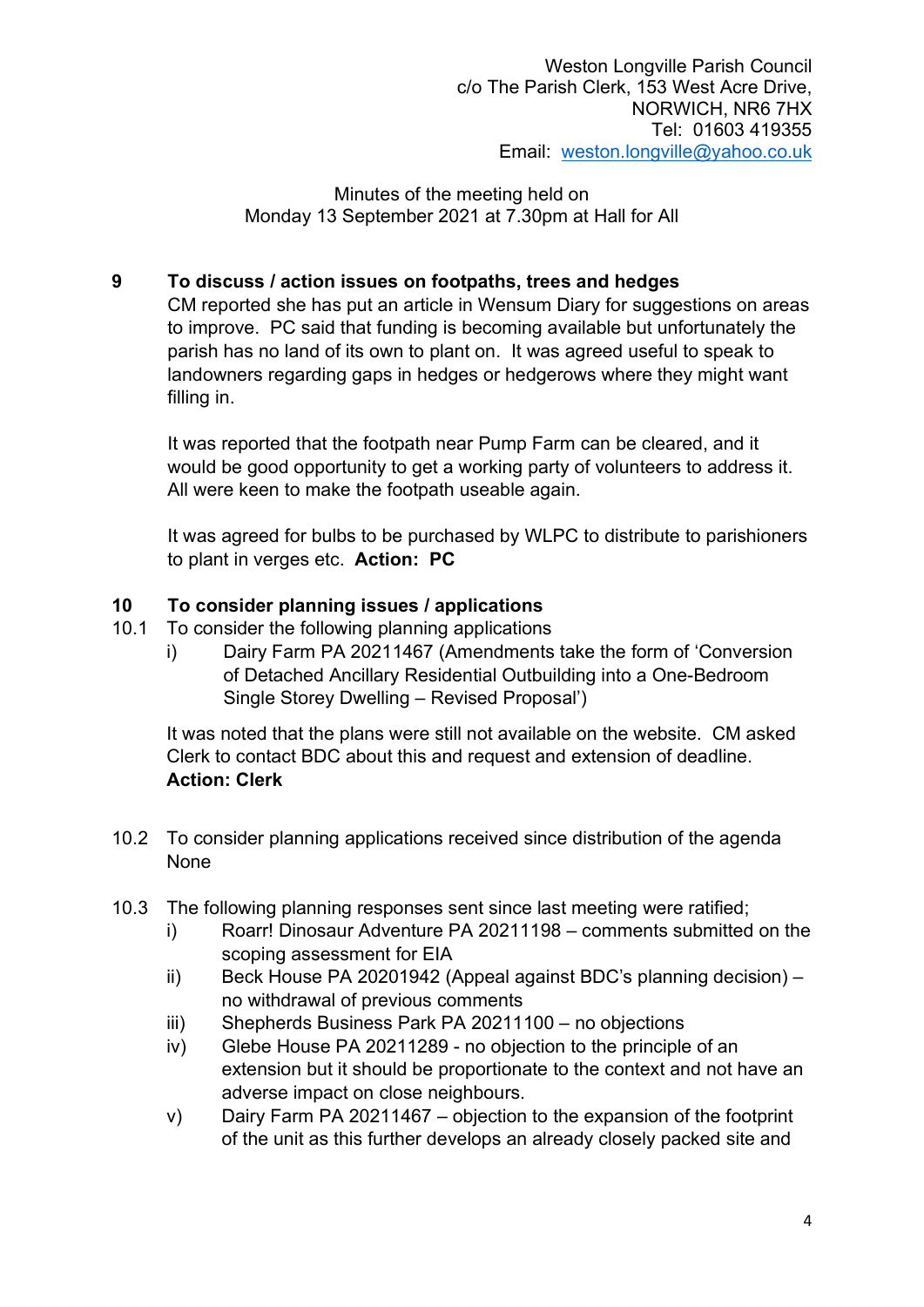the purpose of the planning approval condition number 4 was specifically to prevent the exacerbation of an already cluttered site

10.4 To consider other planning matters

None

# 11 To receive outstanding correspondence and agree action/response

11.1 To consider the following correspondence:

i) Norfolk CPRE donation request towards GNLP public examination legal cost (£500)

It was agreed that the council will not be donating on this occasion as the request for public examination is too generalised.

11.2 Correspondence received since distribution of agenda None

# 12 To review financial matters

- 12.1 To accounts to date for 2021/22 were received.
- 12.2 To following payment were agreed:
	- i) Clerk's salary and expenses (July Sept) £672.48
	- ii) Annual council insurance (BHIB) £354.91
	- iii) Covid 19 Financial Assistance Fund (Solar Fund) TBC
	- iv) Allotment water pipe connections (C Morton) £215.38 (Solar account)
	- v) SAM2 repair (Ringland PC) £170.10 (CIL)
- 12.3 To note income None
- 12.4 To discuss / action potential CIL expenditure It was agreed that the water supply to the allotment should be funded by CIL, not by Solar Fund, so any spending to date will be transferred from CIL to Solar Fund (amount of £1293.93) Action: Signatory councillor
- 12.5 To appoint internal auditor All agreed to appoint S Blythe.
- 12.6 To consider / agree induction training for new councillor (£50 Norfolk PTS or £60 Norfolk ALC)